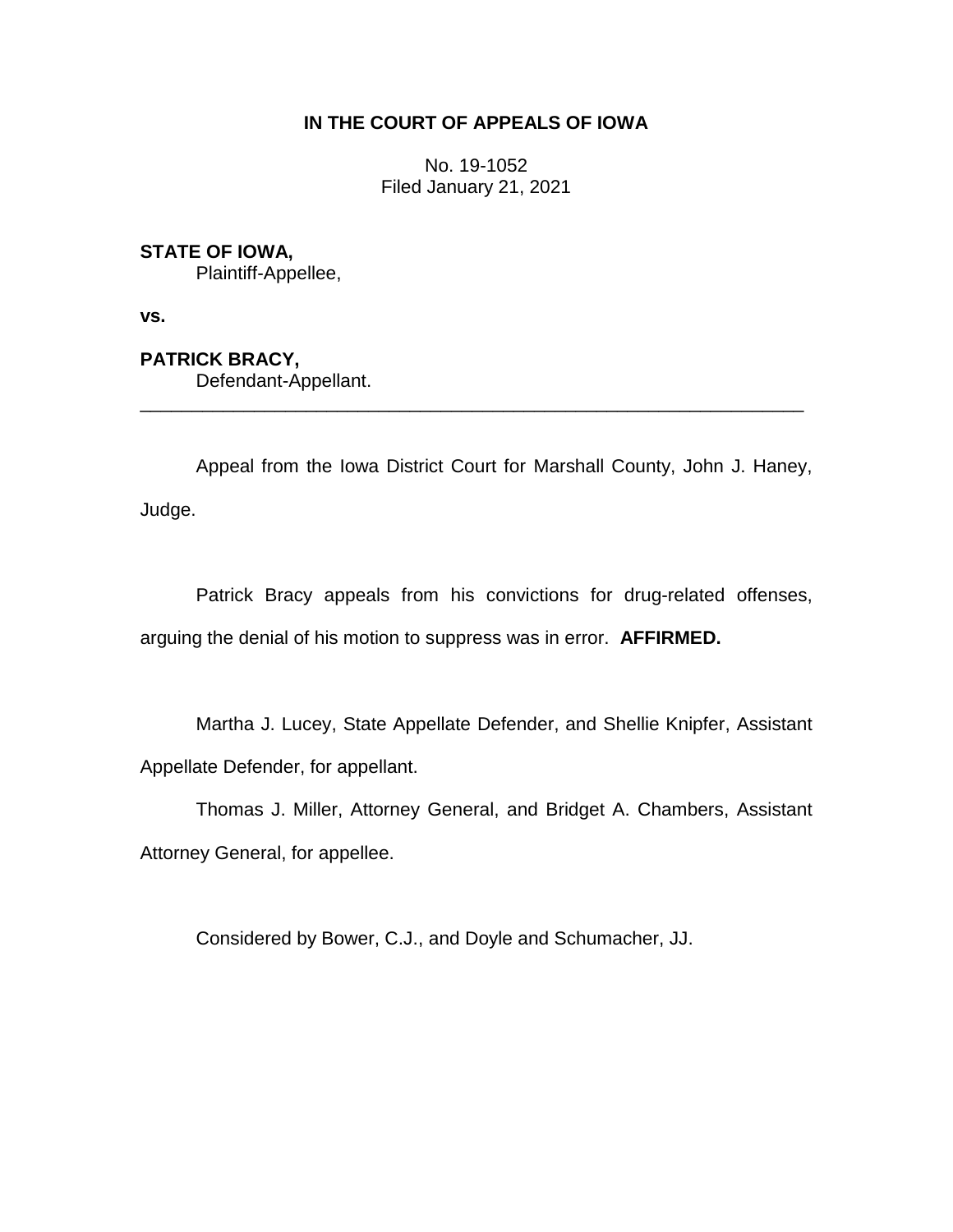## **SCHUMACHER, Judge.**

Patrick Bracy appeals his convictions for eight counts of drug-related offenses. Bracy argues the magistrate's issuance of a search warrant was unsupported by probable cause and therefore the denial of his motion to suppress the evidence resulting from the search was in error. In reviewing the totality of the information contained in the warrant application, we find the issuing magistrate had a substantial basis for concluding that probable cause existed, and we affirm.

### **I. Background and Prior Proceedings**

In August 2018, Marshalltown police detective Dane Bowermaster received information from two individuals that Bracy was dealing methamphetamine. Unrelated to this information, Bracy was arrested on an outstanding warrant on September 4, 2018. After Bracy's arrest, two additional individuals alleged Bracy was involved in methamphetamine dealing. While incarcerated, Bracy made two recorded jailhouse phone calls referencing items stored at the house he had been staying at with his father.

Detective Bowermaster searched Bracy's criminal history and learned Bracy had two prior drug convictions, one of which was less than two years old. Based on his initial investigation, Detective Bowermaster applied for and obtained a warrant for the search of the residence, its outbuildings, and specified vehicles ordinarily found on the premises. The application included the following eleven statements from Detective Bowermaster:

(1) On 5/23/18 at approximately 1031 hrs, Pat Bracy was cited for [driving under suspension] while driving a white 2001 Mazda

2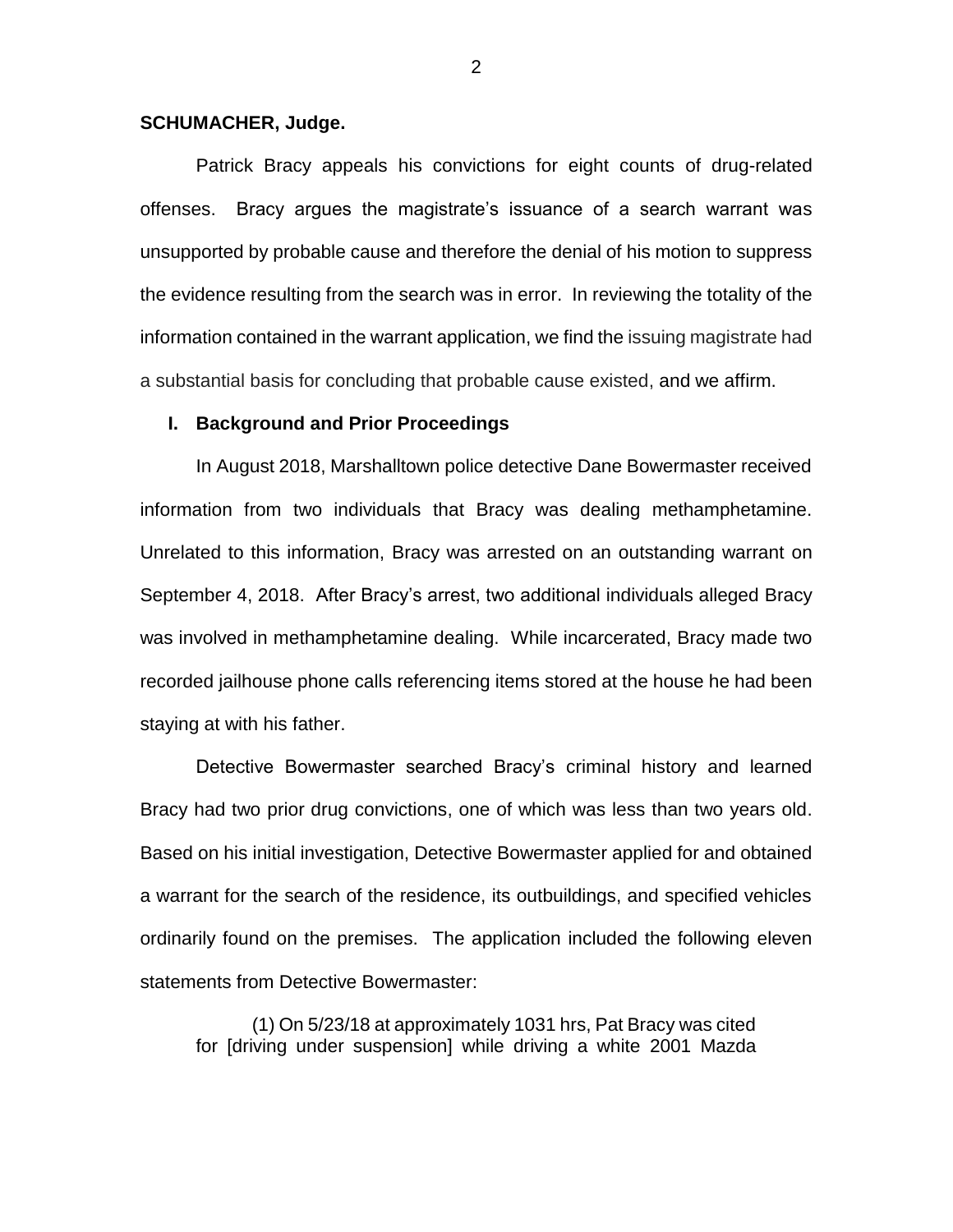Tribute, . . . registered to Samantha Million. This vehicle was reregistered on 5/30/18 to Donald Bracy $[1] \ldots$ , with a new plate  $\ldots$ .

(2) During the second week in August 2018 I had contact with a criminal defendant known as CD1. CD1 told me that they knew Pat Bracy to be a large level meth dealer, who was in possession of multiple ounces of methamphetamine. CD1 told me that Pat lived on Linn St and was able to take me to the [area where the house is located] and pointed out a possible house where Pat lived. CD1 was not certain which house was Pat's at this time. CD1 stated that Pat was living with his father. I know Pat's dad to be Donald Bracy . . . . After meeting with CD1, I looked into the Marshalltown Police Department[']s records and found that Pat had his address listed

.... At this time I was able to see a white 2001 Mazda Tribute, ... registered to Donald Bracy, in the driveway [of that house].

(3) A check of Pat's criminal history shows the following:

- Possession with intent controlled substance violation conviction on 8/18/14

- Carrying weapons violation 10/13/15

- Possession of a controlled substance (meth) conviction on 1/13/17

(4) During the 3rd week in August 2018 I met with another criminal defendant known as CD2. CD2 told me that they also knew Pat to be a meth dealer moving anywhere from ounce to pound level quantities. CD2 told me that Pat was living at . . . his father's house. CD2 was able to take my [sic] by and identify Pat's house. CD2 identified [the house] as Pat's residence.

(5) On 8/27/18 I observed Pat exit the rear door of the house . . . , walk over toward the garage briefly and then walk back into the residence. During this time I also observed a white 2001 Mazda Tribute, . . . in the driveway . . . .

(6) On 8/30/18 Pat was involved in an incident which he fled on foot from [sic]. The investigating officers found the white 2001 Mazda Tribute, . . . registered to Donald Bracy, parked outside the address where the incident occurred and believed Pat drove it there.

(7) Pat was arrest[ed] for outstanding warrants on 9/4/18. During this arrest Pat was with Maria Vargas Cervantes . . . and they were both in a Red 2001 Ford F150, . . . registered to Donald Bracy

.... During the arrest of Pat, Pat disclosed he was not employed.

(8) During the 2nd week in September, Officer Hoyt with the Marshalltown Police Dep[artment] had contact with a concerned citizen that will be known as CC1. CC1 told Officer Hoyt that Pat was a meth dealer and knew Pat was in possession of large quantities of meth (multiple ounces) a few days before Pat's arrest on 9/4/18. CC1 also said that they heard [sic]

 $\overline{a}$ 

<sup>&</sup>lt;sup>1</sup> Donald Bracy is Bracy's father, who we will refer to as Donald.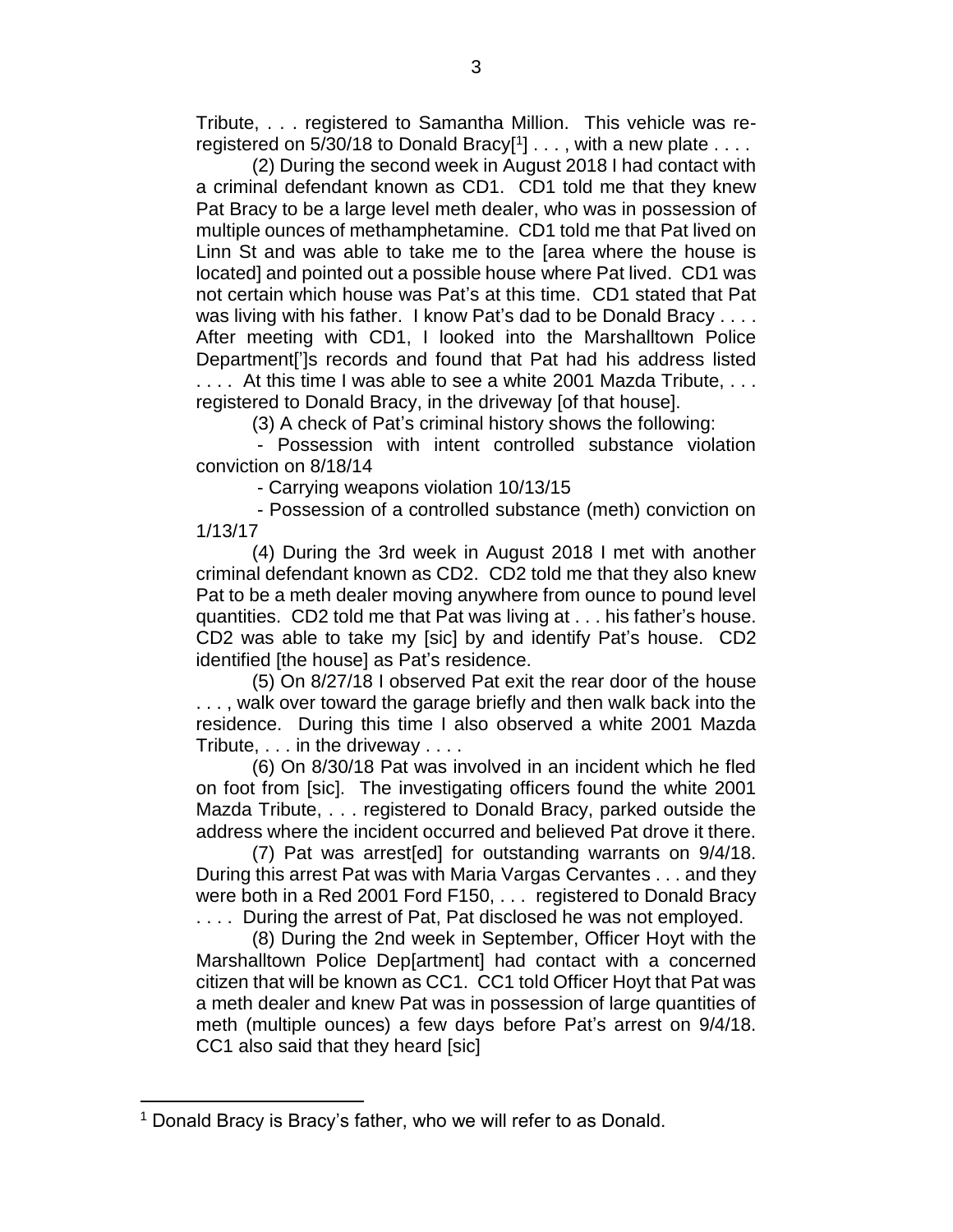(9) On 8/8/18 I received information from a concerned citizen now known as CC2. CC2 told me that after Pat's arrest on 9/4/18, CC2 heard that Pat had left pound quantities of meth behind.

(10) On 9/10/18 at approximately 1110 hrs, I listened to a phone call from Bracy at the jail to a person who I believe is Donald Bracy . . . . During this phone call Pat said "don't let nothing happen to my safe man. There is a lot of money in that safe. That's where everything is."

(11) On 9/10/18 at approximately 2130 hrs, Pat placed a call . . . and speaks to a female who he refers to as Maria. A check of the Marshall County Records shows that [the number] belongs to Maria Vargas-Cervantes as of September of 2018. The female tells Pat "do you know how much shit I have gone through to get your debt paid off?" Pat then says "it's like I told him, all that shit is right there from my dad[']s house." I know from experience that people often refer to meth as "shit."

The warrant was presented to a magistrate and approved. After procuring

the search warrant, Marshalltown police executed the warrant on September 11, 2018. Cervantes and Donald were present. The search resulted in the discovery of cell phones; digital storage devices; scales; bongs; pipes; and various containers of psilocybin mushroom, prescription drugs, marijuana, methamphetamine, and a possible drug-cutting agent. Approximately one halfpound of methamphetamine was seized.

The State charged Bracy with eight counts of drug-related offenses: Count I, possession of a controlled substance with intent to deliver; Counts II–V, possession of a controlled substance, third offense; Count VI, failure to affix a drug tax stamp; Count VII, prohibited acts; and Count VIII, unlawful possession of a prescription drug. The State also sought a sentencing enhancement under Iowa Code section 902.8 (2018).

On March 13, 2019, Bracy filed a motion to suppress the evidence seized pursuant to the execution of the search warrant, arguing the warrant application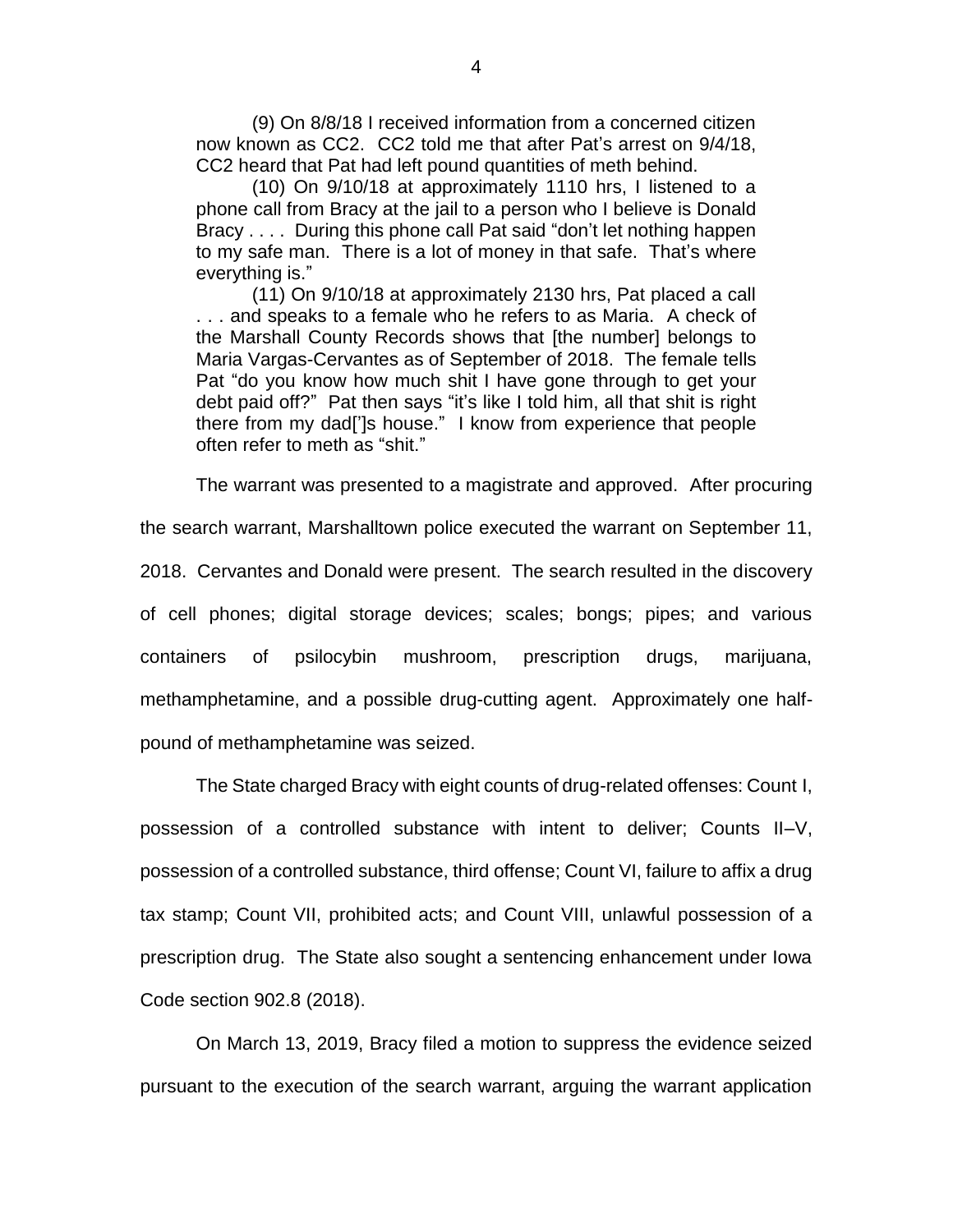lacked probable cause. The trial court found the application and the sworn testimony in support of the application established the credibility of the informants or their information. It cited Detective Bowermaster's corroboration of portions of the tips, Bracy's criminal history, and jailhouse phone calls.

After waiving his right to a jury trial on May 9, 2019, Bracy's trial was held on the minutes of testimony on May 17, 2019, and the court adjudicated Bracy guilty of all eight counts and applied the sentencing enhancement. Bracy appeals.

#### **II. Standard of Review**

We review challenges to a district court's denial of a motion to suppress evidence de novo. *State v. Pals*, 805 N.W.2d 767, 771 (Iowa 2011). Normally, under de novo review we "make an independent evaluation of the totality of the circumstances as shown by the entire record." *State v. Turner*, 630 N.W.2d 601, 606 (Iowa 2001) (quoting *State v. Howard*, 509 N.W.2d 764, 767 (Iowa 1993)). "We give deference to the district court's fact findings due to its opportunity to assess the credibility of witnesses, but we are not bound by those findings." *Id.*

However, where a motion to suppress alleges that a magistrate's finding of probable cause to search was erroneous, on review of the denial of the motion "our task is not to make an independent determination of probable cause, but only to determine whether the issuing magistrate had a substantial basis for concluding that probable cause existed." *State v. Green*, 540 N.W.2d 649, 655 (Iowa 1995) (cleaned up); *accord Illinois v. Gates*, 462 U.S. 213, 238–39 (1983) ("The duty of a reviewing court is simply to ensure that the magistrate had a substantial basis for concluding that probable cause existed." (cleaned up)). "[W]e examine only the information actually presented to the judge." *State v. McNeal*, 867 N.W.2d 91, 99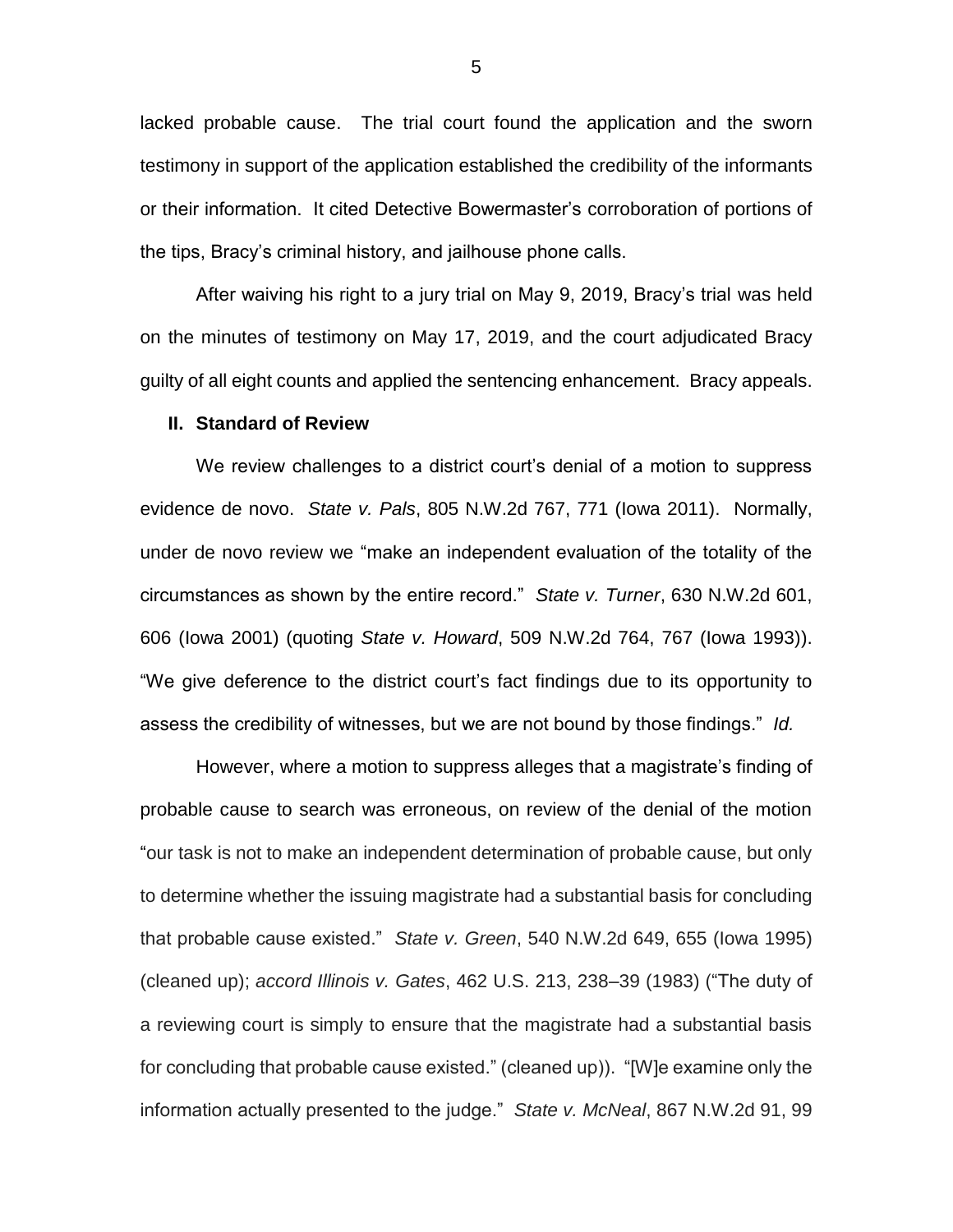(Iowa 2015). "Close cases must be resolved in favor of upholding warrants, as public policy is promoted by encouraging officers to seek them." *Green*, 540 N.W.2d at 655.Furthermore, "we draw all reasonable inferences to support the judge's finding of probable cause." *State v. Gogg*, 561 N.W.2d 360, 364 (Iowa 1997).

#### **III. Constitutional Framework**

Bracy argues his rights were violated under the Fourth Amendment of the United States Constitution and under article I, section 8 of the Iowa Constitution. He notes that the language of the Iowa Constitution is "relatively identical" to that of the United States Constitution, and he asserts that the analysis under either constitution "leads to the same conclusion" that reversal is required. Where a party makes no argument that the Iowa Constitution and the United States Constitution should be interpreted differently, we assume they "should be interpreted in an identical fashion." *State v. Wilkes*, 756 N.W.2d 838, 842 n.1 (Iowa 2008). "Even in cases where no substantive distinction has been advanced by the parties, we reserve the right to apply the principles differently." *Simmons v. State Pub. Def.*, 791 N.W.2d 69, 76 n.3 (Iowa 2010).

Here, although it is clear Bracy seeks the protection of both constitutions, he makes no clear argument that the Iowa Constitution should be interpreted differently from the United States Constitution. We, therefore, assume the analysis under either is the same. *See Wilkes*, 756 N.W.2d at 842 n.1.

# **IV. Discussion**

A search warrant must be supported by probable cause. U.S. Const. amend. IV; Iowa Const. art. 1 § 8. "The test for probable cause is whether a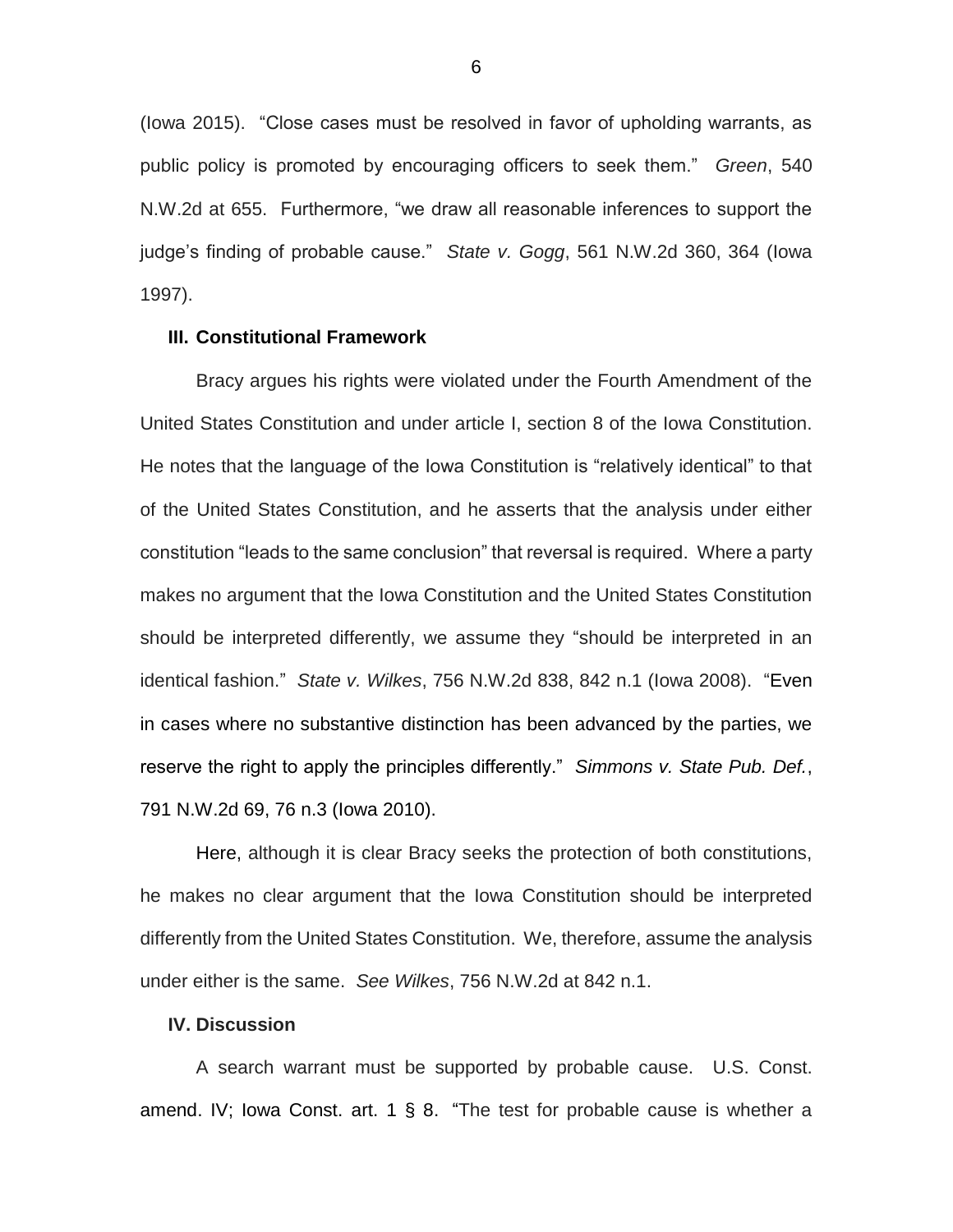reasonably prudent person would believe that a crime has been committed on the premises to be searched or evidence of a crime is being concealed there." *Green*, 540 N.W.2d at 655. "Probable cause to search requires a probability determination that '(1) the items sought are connected to criminal activity and (2) the items sought will be found in the place to be searched.'" *Gogg*, 561 N.W.2d at 363 (quoting *United States v. Edmiston*, 46 F.3d 786, 789 (8th Cir. 1995)). On our review, acknowledging that such is a close call, we hold the magistrate had a substantial basis for concluding that probable cause existed.

We begin by considering whether there was a nexus between the items to be seized and Bracy's residence. "Although a nexus must be established between the items to be seized and the place to be searched, direct observation is not required." *McNeal*, 867 N.W.2d at 103 (quoting *State v. Groff*, 323 N.W.2d 204, 212 (Iowa 1982)). This nexus between criminal activity, the items to be seized, and the place to be searched "can be found by considering the type of crime, the nature of the items involved, the extent of the defendant's opportunity for concealment, and the normal inferences as to where the defendant would be likely to conceal the items." *Id.* (quoting *Groff*, 323 N.W.2d at 212). We find the nexus satisfied here. *See State v. Godbersen*, 493 N.W.2d 852, 855 (Iowa 1992) ("It is reasonable to assume that persons involved with drug trafficking would keep evidence—drugs, weighing and measuring devices, packaging materials and profits—at their residences."). The information obtained by the officer reflected that the defendant was residing at his father's home, which was the address listed in the warrant. We find a nexus between the items sought in the warrant and Bracy's home and vehicles.

7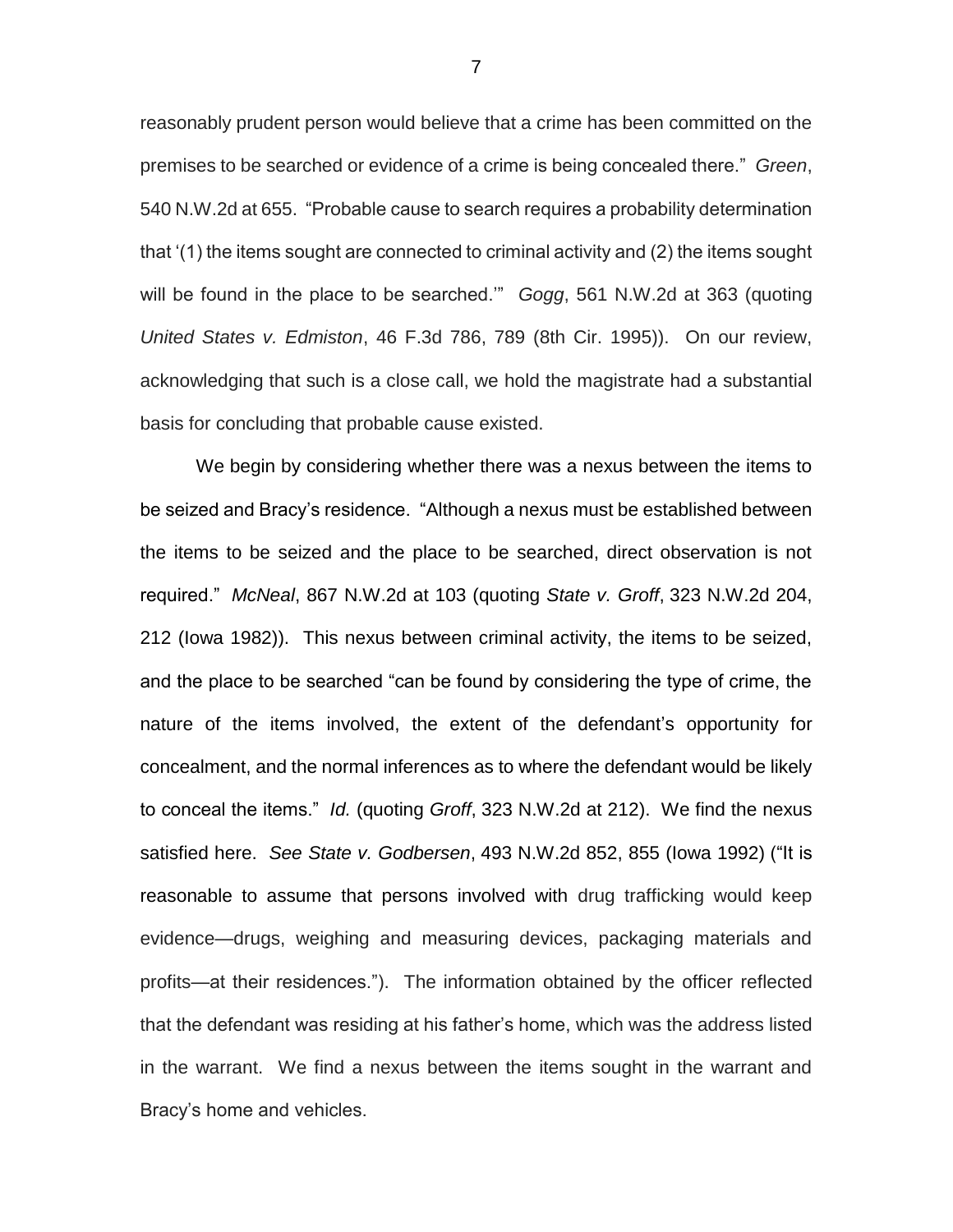In the application, Detective Bowermaster supported his request by describing four individuals who supplied information to Bowermaster, two of whom were concerned citizens and two of whom were criminal defendants. The application also included a reference to two of Bracy's jailhouse calls and Bracy's prior criminal history. The application also cited Detective Bowermaster's own training and experience, as well as his observations and corroborations of the citizens' and defendant's information.

Bracy disagrees that probable cause is supported by the application's contents. He argues the anonymous tips lacked sufficient indicia of reliability to be supportive of probable cause. He contends the jailhouse calls were minimally informative because they merely reveal his desire to keep money secure and generalized references to belongings—that the State allegedly misconstrues as coded language for methamphetamine. He asserts that the relevance of his prior criminal history has faded with time, and he insists that Detective Bowermaster's observations in light of his training and experience cannot reasonably support probable cause.

#### **A. Anonymous tips and confidential informants**

Under Iowa Code section 808.3(2), "The application or sworn testimony supplied in support of the application must establish the credibility of the informant or the credibility of the information given by the informant."

"In the context of anonymous tips, we recognize a rebuttable presumption that information imparted by a citizen informant is generally reliable." *McNeal*, 867 N.W.2d at 100 (cleaned up). "However, an anonymous tip alone does not ordinarily contain sufficient indicia of reliability to provide probable cause." *Id.* at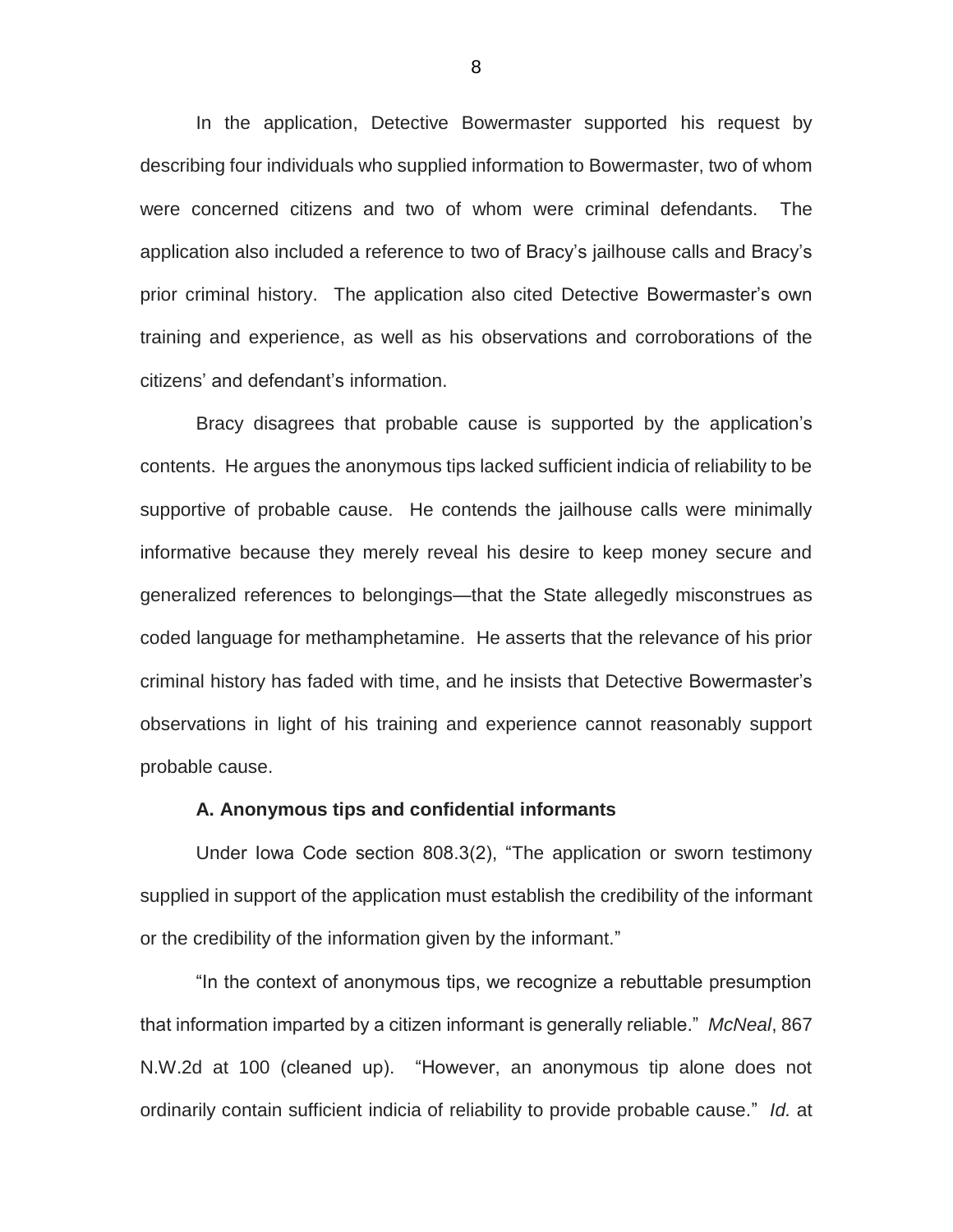100–01. Significantly, corroborated tips will be sufficient. *Id.* at 101. We apply a higher standard of proof "when weighing the reliability of tipsters who act for money, leniency or some other selfish purpose than when considering the reliability of the citizen informer whose only motive is to help law officers in the suppression of crime." *State v. Weir*, 414 N.W.2d 327, 331 (Iowa 1987).

The first individual, identified as CD1, told Detective Bowermaster, "they knew Pat Bracy to be a large level meth dealer, who was in possession of multiple ounces of methamphetamine." CD1 accompanied Detective Bowermaster to identify the area in which Bracy lived with his father. Bowermaster later searched public records to confirm the address of Bracy's father, which was in that area.

The second individual, identified as CD2, told Detective Bowermaster "that they also knew Pat [Bracy] to be a meth dealer moving anywhere from ounce to pound level quantities." CD2 noted that Bracy lived with his father and was able to identify the precise house in which Bracy lived.

The third individual, identified as CC1, told a Marshalltown police officer "that Pat [Bracy] was a meth dealer and knew Pat was in possession of large quantities of meth (multiple ounces) a few days before Pat's arrest on 9/4/18."

The fourth individual, identified as CC2, told Detective Bowermaster that he or she "heard that Pat [Bracy] had left pound quantities of meth behind" following his September 4, 2018 arrest.

Concerning the informants' credibility, both parties point to the Iowa Supreme Court's decision in *Weir*, 414 N.W.2d at 332, where the court identified factors to be considered in determining the credibility of an informant: "whether the informant was named"; "the specificity of facts detailed by the informant"; "whether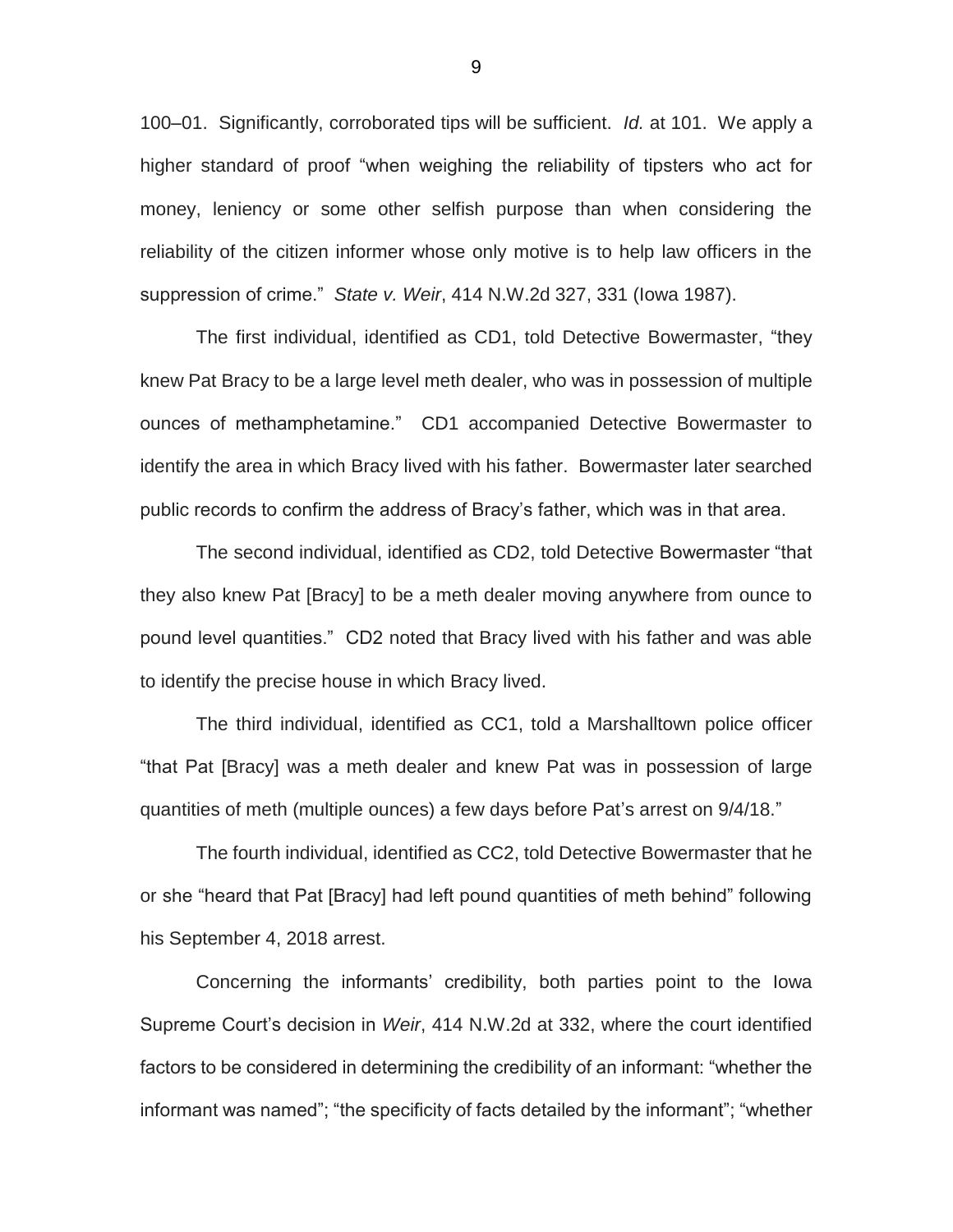the information furnished was against the informant's penal interest"; "whether the information was corroborated"; "whether the information was not public knowledge"; "whether the informant was trusted by the accused"; "and whether the informant directly witnessed the crime or fruits of it in the possession of the accused."<sup>2</sup>

We acknowledge that certain aspects of the concerned citizens' credibility were not known; some of the *Weir* factors are not strongly supported by the warrant application. It is unclear from the warrant application whether Detective Bowermaster or any member of the Marshalltown Police Department knew the identities of CC1 and CC2. Furthermore, we are unable to ascertain the motivations of CC1 and CC2, as no explanation was provided for why Detective Bowermaster classified them to be concerned citizens. Detective Bowermaster merely says, "Officer Hoyt . . . had contact with a concerned citizen that will be known as CC1" and that he "received information from a concerned citizen now known as CC2." By not labeling CC1 and CC2 as criminal defendants, we assume they were not incarcerated or charged with offenses, but we cannot discern whether they received any benefit for their information. We also note that some portions of what CC2 told Detective Bowermaster contain hearsay. CC2 merely

 $\overline{a}$ 

 $2$  Prior to the 1998 amendment to section 808.3, the section required specific credibility determinations. *See* 1998 Iowa Acts ch. 1117, § 1 (removing requirement that a magistrate "shall include a determination that the information appears credible"). Today, section 808.3 requires the testimony in support of the application to establish the credibility of the informant or the credibility of the information given by the informant. *State v. Robbins*, No. 16-1694, 2018 WL 1433525, at \*2 (Iowa Ct. App. Mar. 21, 2018).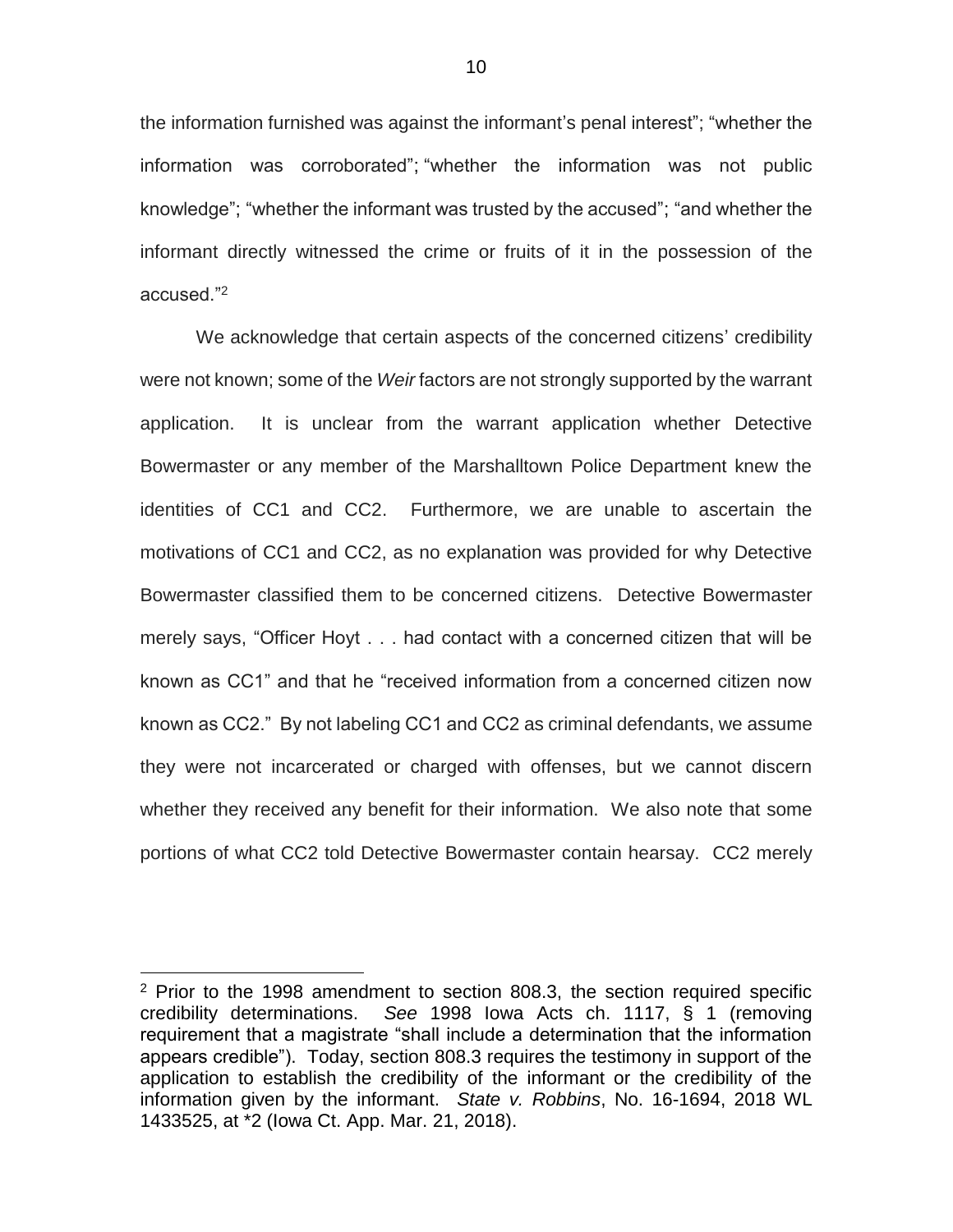*heard* that Bracy had left methamphetamine behind following his arrest on September 4, 2018.

The information provided by the criminal defendants—at least, as detailed in the warrant application—specified little more than the general claim that Bracy was involved in methamphetamine dealing. One of the more detailed statements to this effect was simply that Bracy was "moving anywhere from ounce to pound level quantities" of methamphetamine. Detective Bowermaster asserted in the warrant application that CD1, CD2, and CC1 all "knew" Bracy was involved in methamphetamine dealing; however, the basis of the knowledge of any informant is not contained in the warrant.

We have no information regarding whether any of the four informants furnished information against their "penal interest" or whether they were "trusted by the accused," or whether they "directly witnessed the crime or fruits of it in the possession of the accused." *See Weir*, 414 N.W.2d at 332.

Detective Bowermaster was able to corroborate some aspects of the information. He corroborated CD1's knowledge that Bracy lived with his father and CD1's correct naming of the particular street. He was able to corroborate CD2's knowledge of the precise address at which Bracy was living. He corroborated none of the information provided by either CC1 or CC2, and, as Detective Bowermaster had personal knowledge that Donald was Bracy's father, CD1 and CD2's identification of Donald as such was information that the detective already knew.

Aside from his discovery that Bracy had a prior drug conviction, Detective Bowermaster was unable to corroborate any of the allegations of concealed criminal activity. While it is of some worth that the two criminal defendants were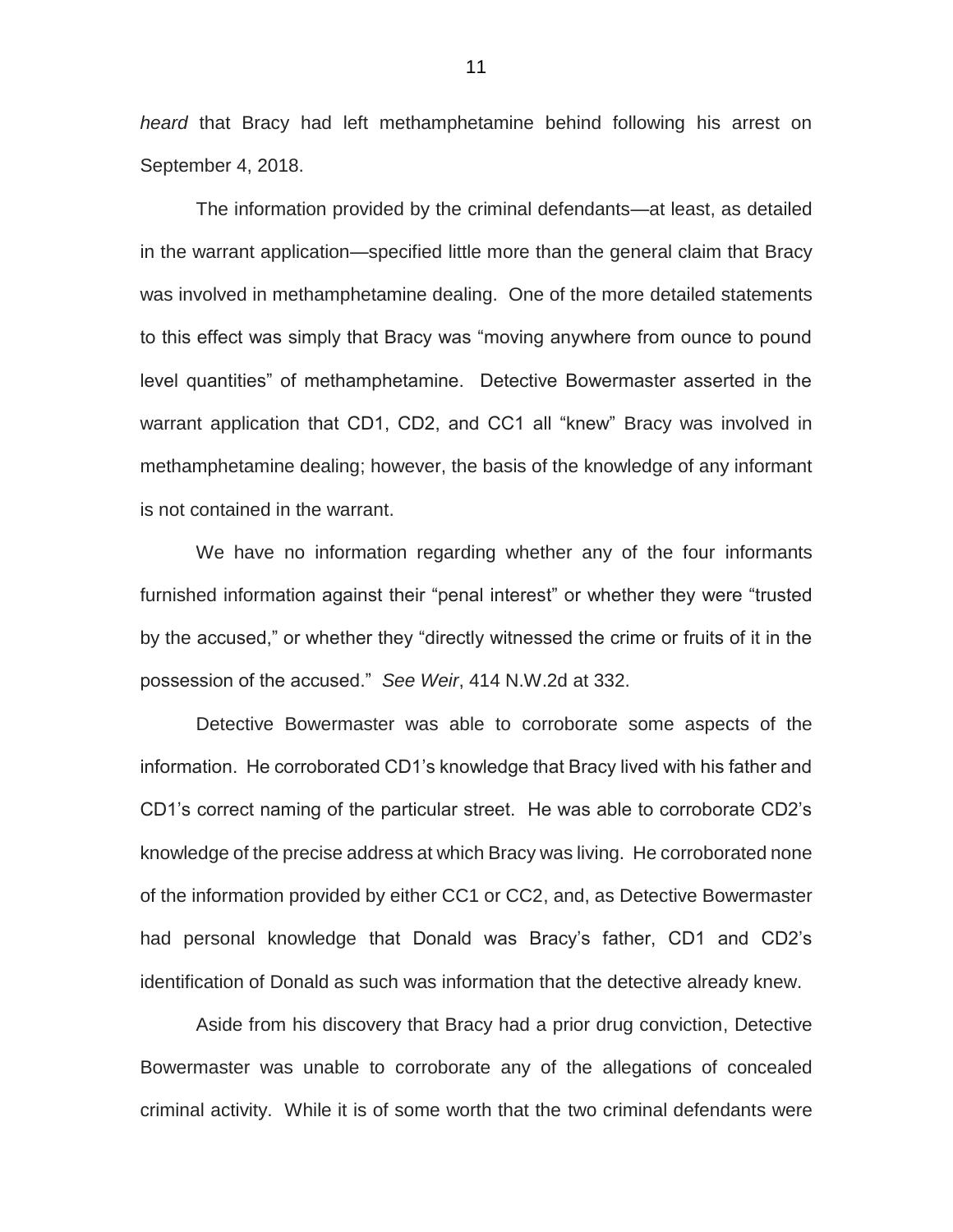able to identify Bracy's place of residence, the lack of specificity as to the alleged criminal activity and Detective Bowermaster's inability to corroborate that more important and non-public information somewhat weakens the persuasiveness of the claims. In essence, Detective Bowermaster could corroborate only public information.

An accurate description of a subject's readily observable location and appearance is of course reliable in this limited sense: It will help the police correctly identify the person whom the tipster means to accuse. Such a tip, however, does not show that the tipster has knowledge of concealed criminal activity. The reasonable suspicion here at issue requires that a tip be reliable in its assertion of illegality, not just in its tendency to identify a determinate person.

*Florida v. J.L.*, 529 U.S. 266, 272 (2000) (citing 4 W. LaFave, Search and Seizure § 9.4(h) (3d ed.1996)).

While Detective Bowermaster was unable to corroborate the most sensitive information from the tippers, the notion that Bracy had recently been dealing methamphetamine was corroborated by the several tips he received. We find that interpreting the application "in a common sense, rather than a hyper-technical, manner," *Gogg*, 561 N.W.2d at 363–64, the magistrate was entitled to rely on information received from the concerned citizens and criminal defendants, even if we excise the hearsay from the statements, as corroboration of their allegations of concealed criminal conduct in conjunction with the additional information set forth in the application.

## **B. Jailhouse Calls**

Detective Bowermaster listened in to two jailhouse calls. In the first, Bracy spoke with a person Bowermaster believed to be Bracy's father. In that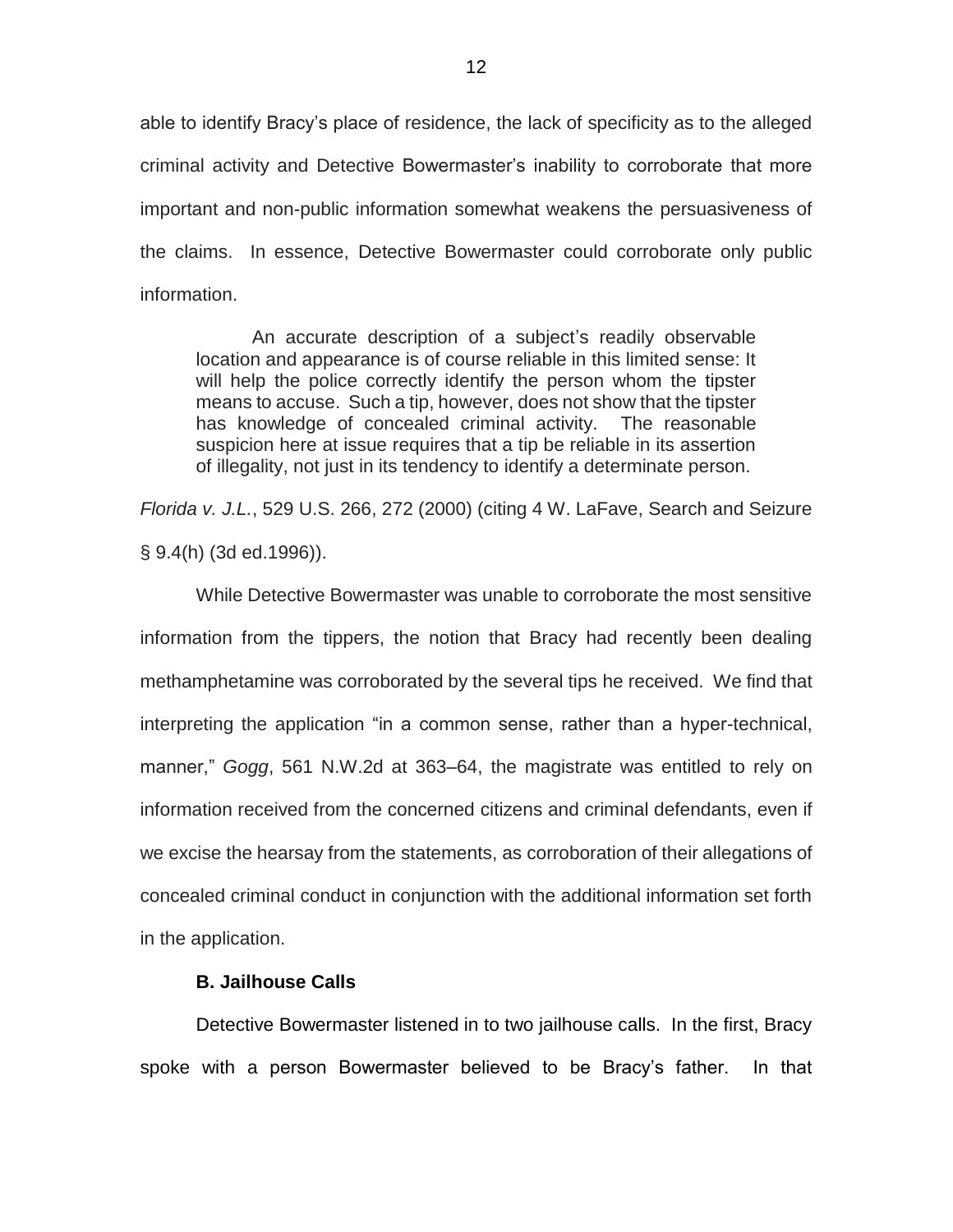conversation, Bracy said, "Don't let nothing happen to my safe man. There is a lot of money in that safe. That's where everything is."

In the second call, Bracy spoke to a female he referred to as Maria. During the call, she said, "do you know how much shit I have gone through to get your debt paid off?" Bracy replied, "It's like I told him, all that shit is right there from my dad's house." Detective Bowermaster asserted that the term "shit" refers to methamphetamine, citing his experience.

The parties dispute whether it can be fairly inferred from Bracy's use of the term "shit" that he was referencing methamphetamine. The State argues such an inference is reasonable in light of Detective Bowermaster's statement that he "know[s] from experience that people often refer to meth as 'shit.'" Bracy contends that he used the term "shit" in a way akin to a synonym for "stuff or things." We need not fully resolve this issue, as we consider the jailhouse calls in the context of the totality of the contents of the warrant application. Given the totality of the circumstances, we think a reasonable person could develop some suspicion from these calls.

### **C. Criminal History**

Detective Bowermaster asserted in the warrant application that Bracy had the following criminal history: "Possession with intent controlled substance violation conviction on 8/18/14"; "Carrying weapons violation 10/13/15"; and "Possession of a controlled substance (meth) conviction on 1/13/17." "[A]s a general matter, an individual's prior criminal record is a valid consideration" upon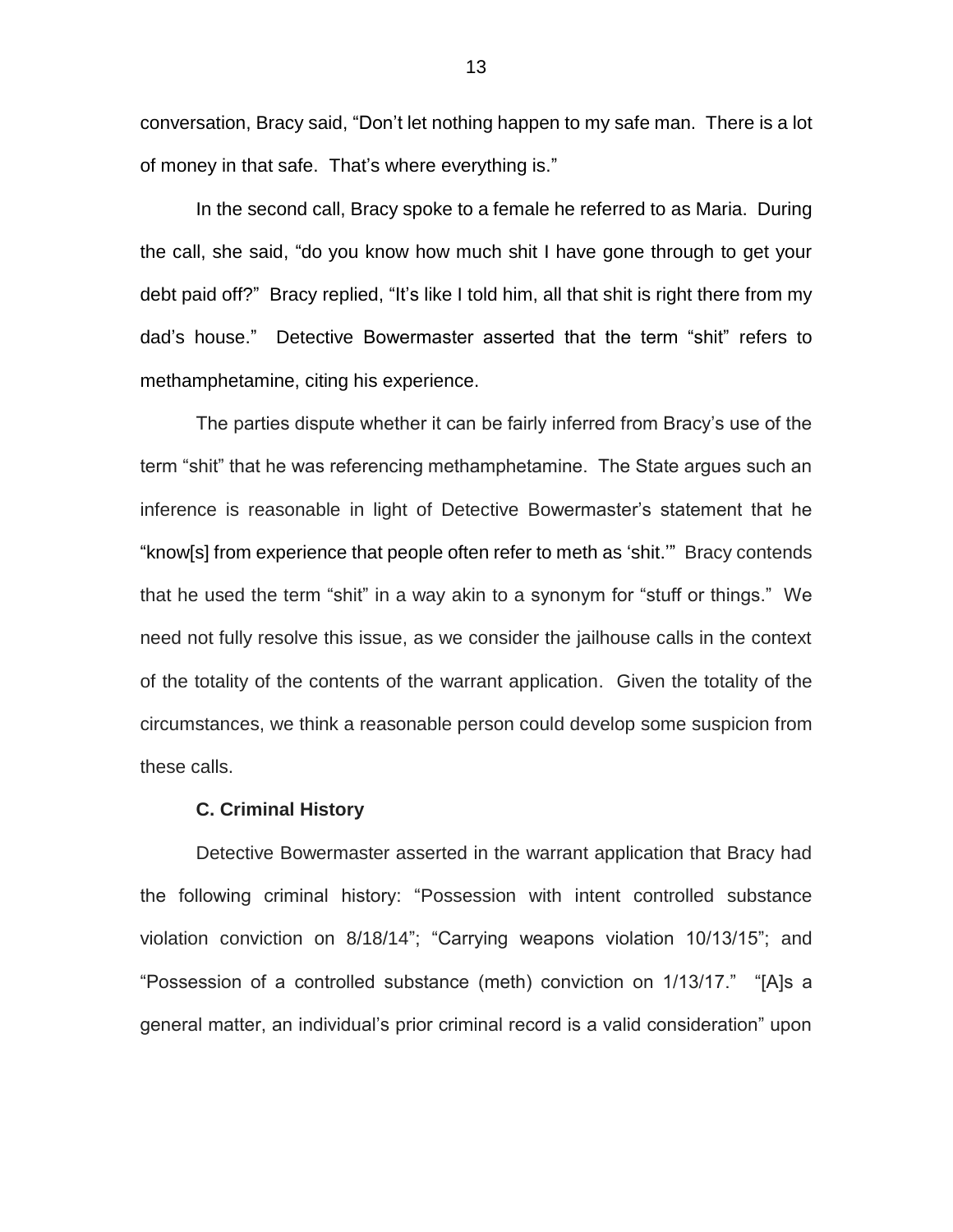which to issue a search warrant. *McNeal*, 867 N.W.2d at 102. "The judge could consider it as a factor." *Id.* 

### **D. Training of Officer**

Finally, "[w]e have recognized 'police must "draw upon their own experience and specialized training to make inferences from and deductions about the cumulative information available to them that might well elude an untrained person."'" *State v. Maddox*, 670 N.W.2d 168, 172–73 (Iowa 2003) (quoting *State v. Heuser*, 661 N.W.2d 157, 161 (Iowa 2003)); *see also State v. Hoskins*, 711 N.W.2d 720, 728 (Iowa 2006) (considering officers' knowledge and experience in assessing whether probable cause existed to support a search). We have also recognized that "[a]n officer's expert opinion is an important factor to be considered by the judge reviewing a warrant application." *Godbersen*, 493 N.W.2d at 856; *accord United States v. Fama*, 758 F.2d 834, 838 (2d Cir. 1985) ("A number of cases have ruled that an agent's expert opinion is an important factor to be considered by the judge reviewing a warrant application.").

In the search warrant application, Detective Bowermaster stated that, based on his training and experience, it is common "[t]hat narcotics traffickers often have cash or other valuables on hand that they use to purchase narcotics with or that represent proceeds of drugs sales. I also know that drug traffickers will place these assets in safe-deposit boxes or other similarly secured locations"; "that it is common for drug dealers and users to keep on their persons, their residences, in their vehicles, or otherwise at or in property owned or possessed by them evidence relevant to an investigation of illegal drug sales and/or distribution"; and that people often refer to meth as "shit." Coupled with his training and experience, it was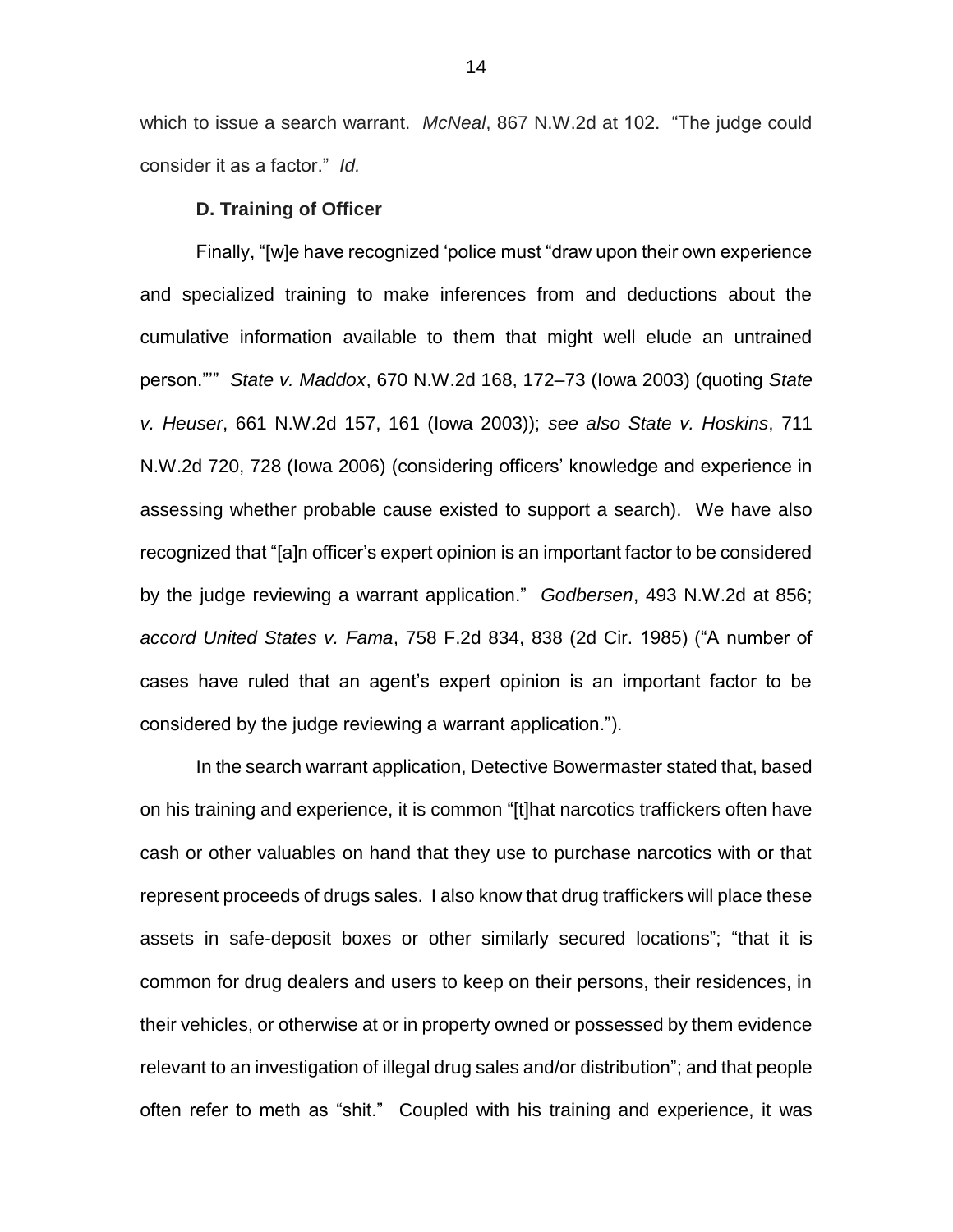probable that Detective Bowermaster would find evidence of illegal activity through the residence the defendant was residing at and the vehicles listed in the warrant.

# **V. Conclusion**

Considering the totality of the information presented in the warrant application, we hold the magistrate had a substantial basis for concluding that probable cause existed. Here, even if we excise the hearsay information contained in the concerned citizen's information, based on the totality of the circumstances as presented in the search warrant application, probable cause existed to support the search warrant in this case. Looking at the detailed information presented in the application and considering the common sense inferences a reasonable person may draw from that information, the issuing judge could have reasonably concluded Bracy was dealing narcotics. The issuing judge could have also reasonably concluded authorities would find evidence of those crimes in his home and vehicles.

While we agree with Bracy that the jailhouse calls could be read as innocuous concern over permissible cash storage in a home locker, his comments could also be interpreted as concern over a valuable cache of contraband. His prior criminal convictions, one of which was roughly twenty months old at the time the warrant was executed, adds credence to the more skeptical interpretation. It is clear that the informants in this case likely do not alone meet the standards set out in the cases cited by the parties. Our decision, however, is not based on any sole tip in Detective Bowermaster's application for warrant; rather, the information collectively, the jailhouse calls, Bracy's prior drug conviction, Bracy's eluding law enforcement shortly before the execution of the warrant, and Detective